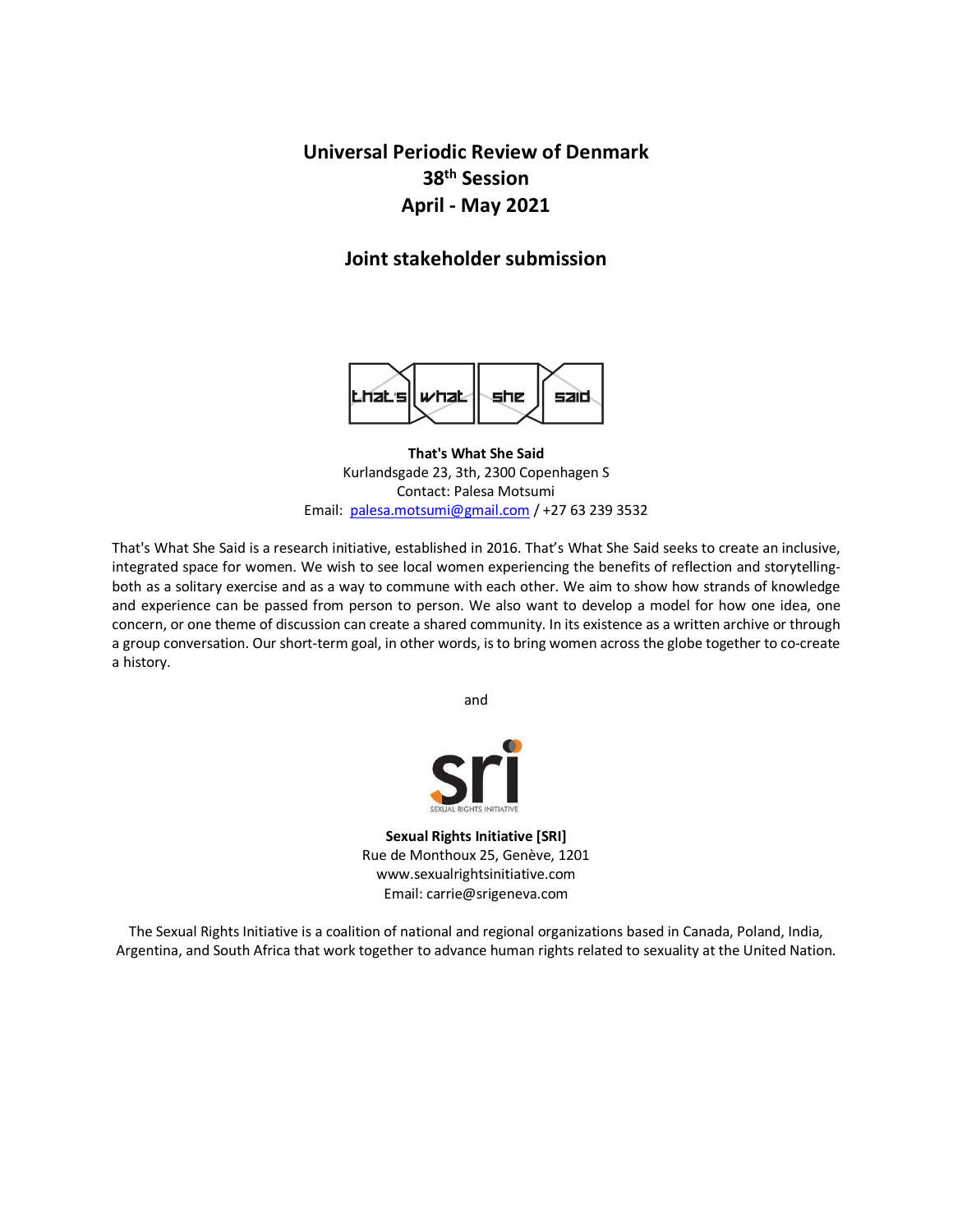**Key words:** Sexual and reproductive rights, sex work, violence and discrimination.

### **Executive Summary**

1. This joint stakeholder report was developed by That's What She Said and the Sexual Rights Initiative. The report focusses on human rights violations experienced by sex workers in Denmark.

### **Law and Policy Framework**

- 1. Adult sex work was decriminalized in 1999. However, activities such as soliciting, acting as an intermediary in commercial sex and profiting from another person's engagement in sexual services remain illegal. This includes the logistics of running a brothel, and a brothel is characterized by an owner renting out facilities, organizing work plans, services etc.<sup>1</sup>. The effect of this legislation is while sex work per se is not criminalised, it is practically impossible to practice it safely and without stigma and discrimination. The criminalization of these acts has a detrimental impact on sex workers' work and compensation, their physical and psychosocial well-being, and their right to safe and healthy working conditions.
- 2. Under the current legal framework, sex workers are not able to hire managers, receptionists, security personnel or any other third party to assist them in their business. They are forced to work as sole proprietors as hiring colleagues would require a financial relationship, which is criminalized. Without security staff, for example, sex workers have no back up should a client refuse to pay, breaches the contract in any other way or is violent towards the sex worker. These restrictions also have an impact on the growth potential of sex workers' businesses and can negatively impact on sex workers' right to livelihood.
- 3. However, criminalizing aspects of sex work does not end sex work. Instead it pushes it underground and creates impunity for violence and discrimination as sex workers will be reluctant to report. Brothels continue to exist and function in Denmark, and sex workers continue to work. The Danish government is aware of this fact as they expect sex workers to register their businesses and pay taxes for their work, essentially accepting them as part of the formal economy. However, sex workers do not have any labour protections, such as sick pay, unemployment benefits, pension etc. Sex workers do not have access to unions to negotiate better working conditions.

#### **Violence and Abuse**

- 4. During the last UPR cycle, Denmark received and accepted the following recommendations:
	- § Develop and adopt further measures to prevent and combat sexual violence against women. (Austria)
	- Step up efforts to prevent violence against women and domestic violence. (Azerbaijan)

<sup>&</sup>lt;sup>1</sup> https://www.legislationline.org/download/id/6372/file/Denmark Criminal Code am2005 en.pdf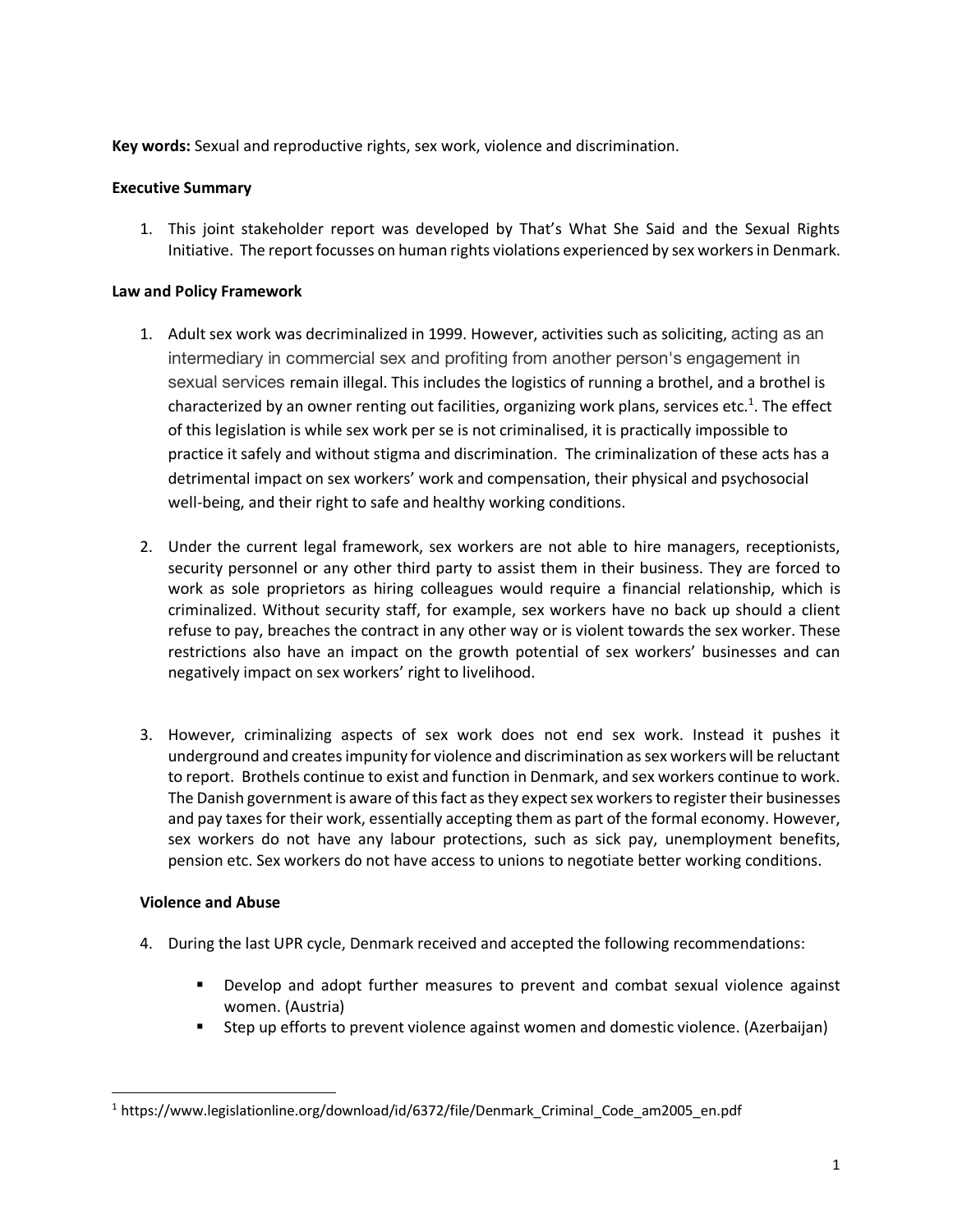- Continue to combat violence against women and girls and develop a comprehensive action plan for the prevention of sexual violence and for ensuring the legal rights of victims of sexual violence. (Finland)
- Continue progress to increase gender equality and protections for women and girls who encounter violence including enhanced implementation of Denmark's existing legal and policy frameworks. (Australia)
- **EXTE:** Allocate the human and technical resources necessary to strengthen the fight against gender violence at all levels of government and the justice system. (Honduras)
- § Continue its efforts to further mainstream gender equality in the public sphere as well as to combat domestic violence to protect the rights of women in the private sphere. (Thailand)
- **■** Review its body of legislation prohibiting discrimination on any grounds, and in this regard, expressly prohibit discrimination due to disability, age, religious belief, sexual orientation or gender identity. (Canada)2
- Continue the strengthening of the comprehensive regulatory framework that prohibits discrimination, including that based on gender, and promote coordination between the competent bodies and facilitate the reporting of such crimes by persons in situations of vulnerability.3
- 5. Despite accepting all of the above recommendations, Denmark has not made any changes to better protect the rights of sex workers to be free from discrimination, abuse and violence.
- 6. Street based sex workers are subject violence and threats of violence by customers about 31 percent of the time compared to only 3 percent in brothels.<sup>4</sup> The criminalization of aspects of sex work continues to put sex workers in harms way. These statistics would be considered compelling enough to change legislation in any other field of work, but sex workers continue to be subjected to the hostile environment created and perpetuated by the legal provisions.
- 7. Further, inability to access to proper workspaces, can add to unsafe working environmentsforsex workers. As mentioned, the violence is higher under street based sex work. This is particularly concerning under the current pandemic as the lockdown increases the precarity of sex workers, which can create a situation where clients can act with impunity.
- 8. The state's failure to address stigma surrounding sex work combined with the criminalization increases the impunity for violence. It is common in Denmark for sex workers to face verbal and physical harassment and abuse as a safe working environment is hard to secure under the current legislation. Sex workers are considered a menace to society. It is also one of the reasons that discourages many sex workers from reporting any violence that they experience and has a chilling

 $<sup>2</sup>$  Accepted with explanation: Denmark attaches great importance to combatting discrimination. All citizens are equal</sup> before the law, and public authorities must not discriminate citizens on any ground. Danish law also contains a number of acts on non-discrimination. As regards discrimination based on disability, the Government is currently considering adequate measures. Also, the Board of Equal Treatment is considering complaints of discrimination on a number of grounds. The Board may award compensation and invalidate dismissals.

<sup>&</sup>lt;sup>3</sup> See footnote 3.

<sup>4</sup> https://www.globalcitizen.org/fr/content/sex-workers-ambulance-denmark-sexual-violence/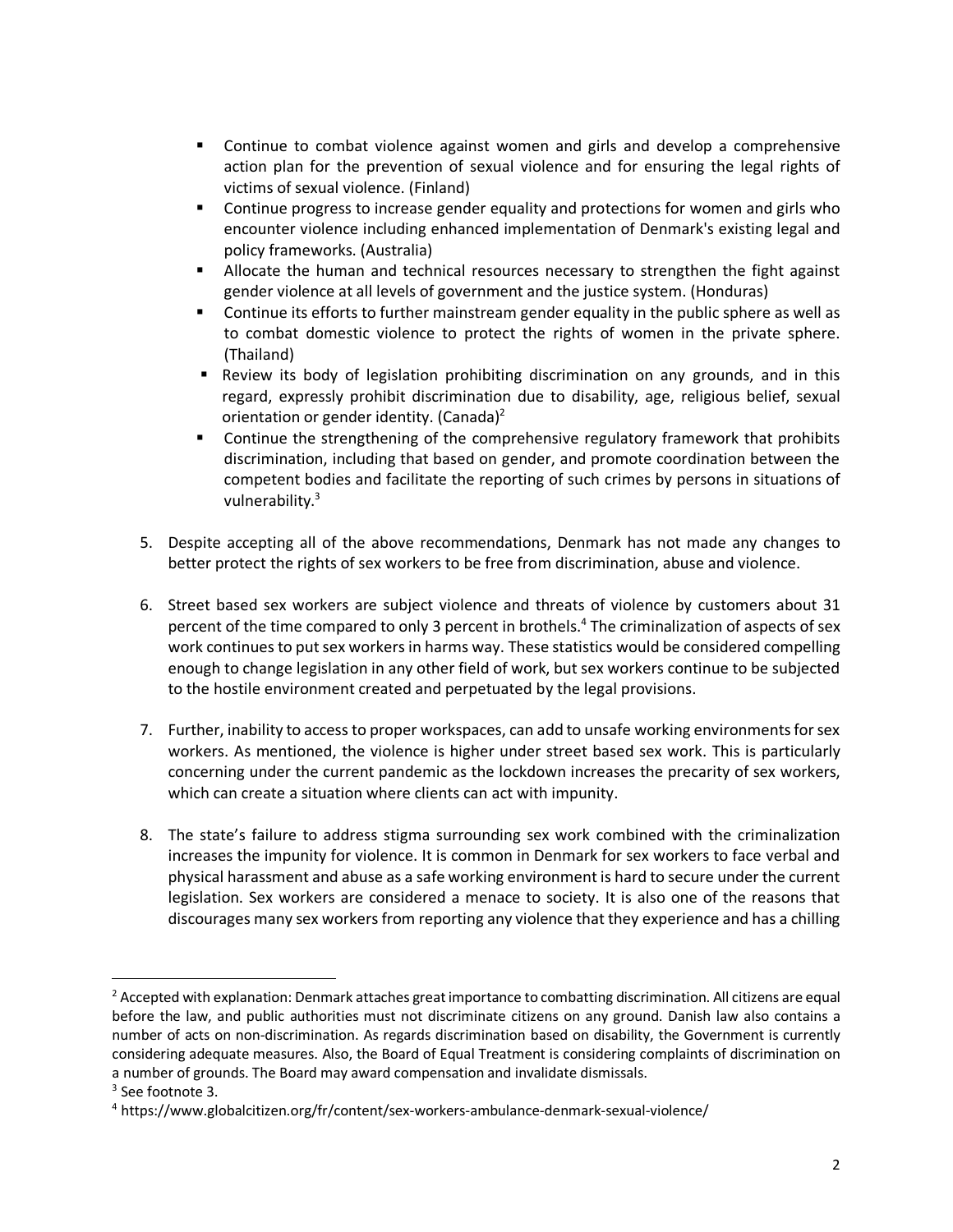effect on uptake of services and information from harm reduction initiatives or grassroots organizations.

**9.** In the Concluding observations on the eighth periodic report of Denmark's 8th Periodic Review of CEDAW, the Committee recommended to enact legislation providing for the collection of data, disaggregated by age, ethnicity, nationality and relationship between the victim and the perpetrator, on all forms of violence against women and establish a mechanism with a clear mandate as well as adequate human, technical and financial resources for the analysis of such data. They also suggested to adopt a legislative framework that explicitly provides for the protection of women's rights to be free from psychological violence, in line with the Council of Europe Convention on Preventing and Combating Violence against Women and Domestic Violence, to which Denmark is a party. Denmark has failed to extend the implementation of these recommendations to sex workers.

## **Migrants Rights**

- 10. During the last UPR cycle, Denmark received and accepted the following recommendations:
	- Continue working to improve its treatment of migrants and refugees in a transparent manner, and with full respect for human rights, especially those of women and children. (Japan)
	- Eliminate discrimination against migrants, and especially migrant women. (Maldives)<sup>5</sup>
- 11. The following recommendation was noted both in the first and second cycle:
	- Ratify the International Convention on the Protection of the Rights of All Migrant Workers and Members of Their Families (Algeria, Honduras, Azerbaijan, Benin, Iran, Egypt, Guatemala, Ecuador, Uruguay, Turkey, Kyrgyzstan, Sri Lanka and others).
- 12. Sex work is deeply intertwined with the immigration/migrant debate in Denmark. Many of the street-based sex workers in Copenhagen and other big cities are migrants. With the election of a new government in June 2019, funding was drastically cut from many sex workers organizations. The City of Copenhagen falsely and inaccurately stated that they were promoting "human trafficking and illegal migrant work". Conflation of sex work and trafficking renders all measures to tackle trafficking ineffective.
- 13. In the Concluding observations on the eighth periodic report of Denmark's 8th Periodic Review of CEDAW, the Committee expressed concerns about discrimination against migrant women, including intersecting forms of discrimination on the basis of sex and other grounds such as ethnic or religious background**.** The State was recommended to take measures to eliminate

 <sup>5</sup> Accepted with explanation: Denmark attaches great importance to combatting discrimination. All citizens are equal before the law, and public authorities must not discriminate citizens on any ground. Danish law also contains a number of acts on non-discrimination. As regards discrimination based on disability, the Government is currently considering adequate measures. Also, the Board of Equal Treatment is considering complaints of discrimination on a number of grounds. The Board may award compensation and invalidate dismissals. Discrimination on the grounds of ethnicity and gender is explicitly prohibited by law.